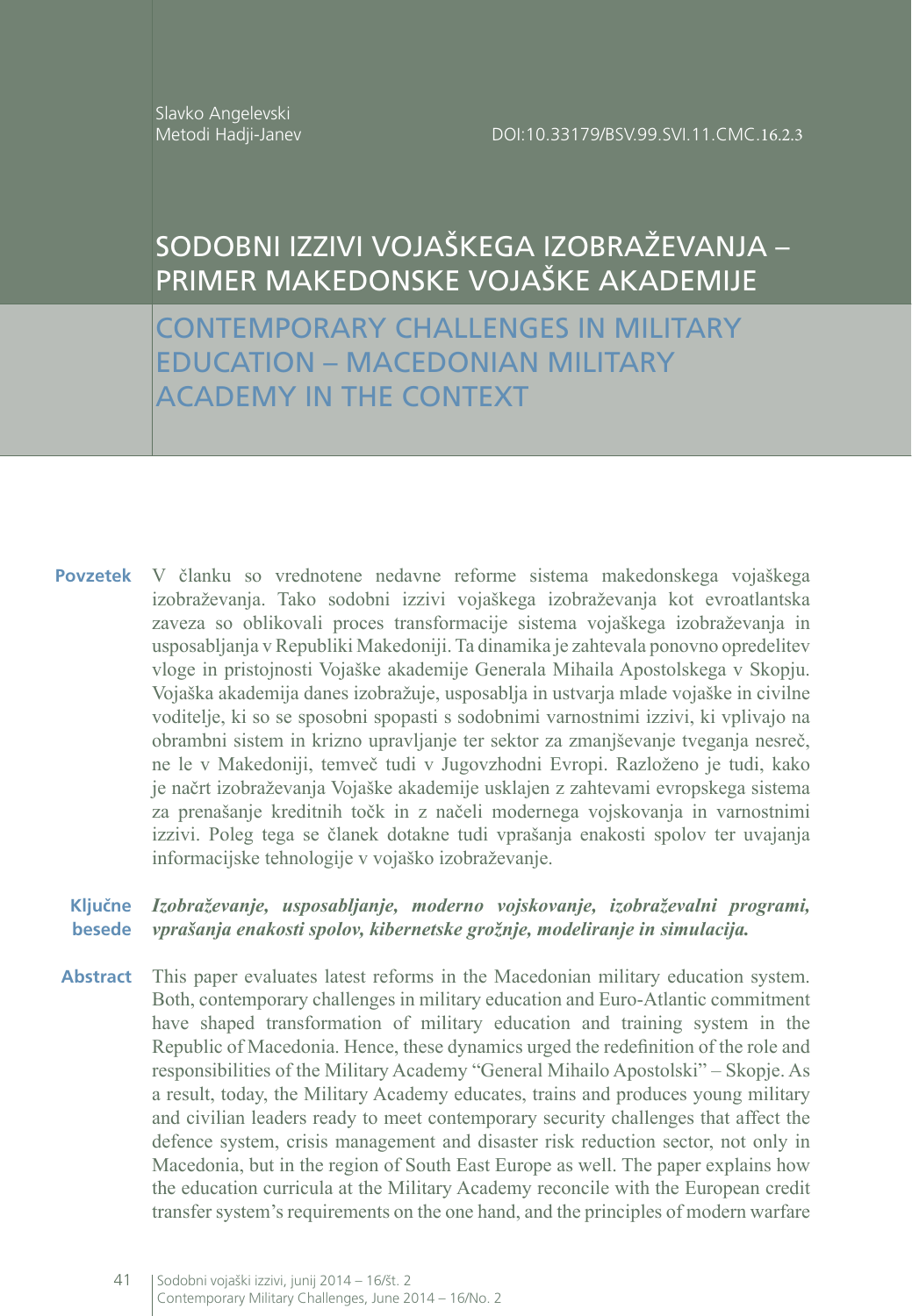and security challenges on the other. In addition, the paper touches on gender issues in military education, and implementation of information technology in military education.

**Key words** *Education, training, modern warfare, curricula, gender issue, cyber threats, modelling & simulation.*

**Introduction** Global political dynamics, along with the economic, information technology development and building of the democratic societies dominate education systems in Europe and in the most parts around the Globe. The most important single factor demanding change, however, is the development in technology in general, and especially in information technology. This factor changes the ways the military operate, train and plan for future operations. Today, we need military officers who are critical thinkers, capable of anticipating the change, deal with ambiguity and uncertainty. We need leaders who can promote organizational change in the face of traditional attitudes and adverse economic situation.

> Providing security in a rapidly changing and unpredictable world, and maintaining national security still depends to a large extent on the military, their morale, motivation, and specialized skills which are influenced by their academic background, professional education, and special military training. In this approach, the social and economical justification for the subsistence of the own Military Academy comes out of the needs of the Republic of Macedonia to generate its own officer core that will fulfil certain duties within the defence and security system of the state.

> Education and training of officers and civilian personnel that carry out certain duties and tasks within the defence system and the Army entails acquisition of theory and practice of complex military and other sciences at different educational levels within the system of military education and training throughout professional career. In line with that, quality of education and preparedness of the personnel within the defence system is in high correlation with the development of theory and practice in the area of military sciences.

> Based on the Republic of Macedonia's determination for NATO and EU membership, a need for transformation of officer education and training system, and in line with that, redefinition of the role and responsibilities of the Military Academy have emerged. The transformation of the system is conveyed in accordance with the standards of NATO and EU member countries, and includes establishing a high level of compatibility with their educational systems. Success in conducting defence missions, personnel training, teamwork, high personnel motivation and efficient command and control will be enabled with the construction of this system. In other words, it would provide efficient professional and qualitative personnel working in the Army of the Republic of Macedonia, and other institutions within the defence and security system of the country. The goal is to build educated and skilful officer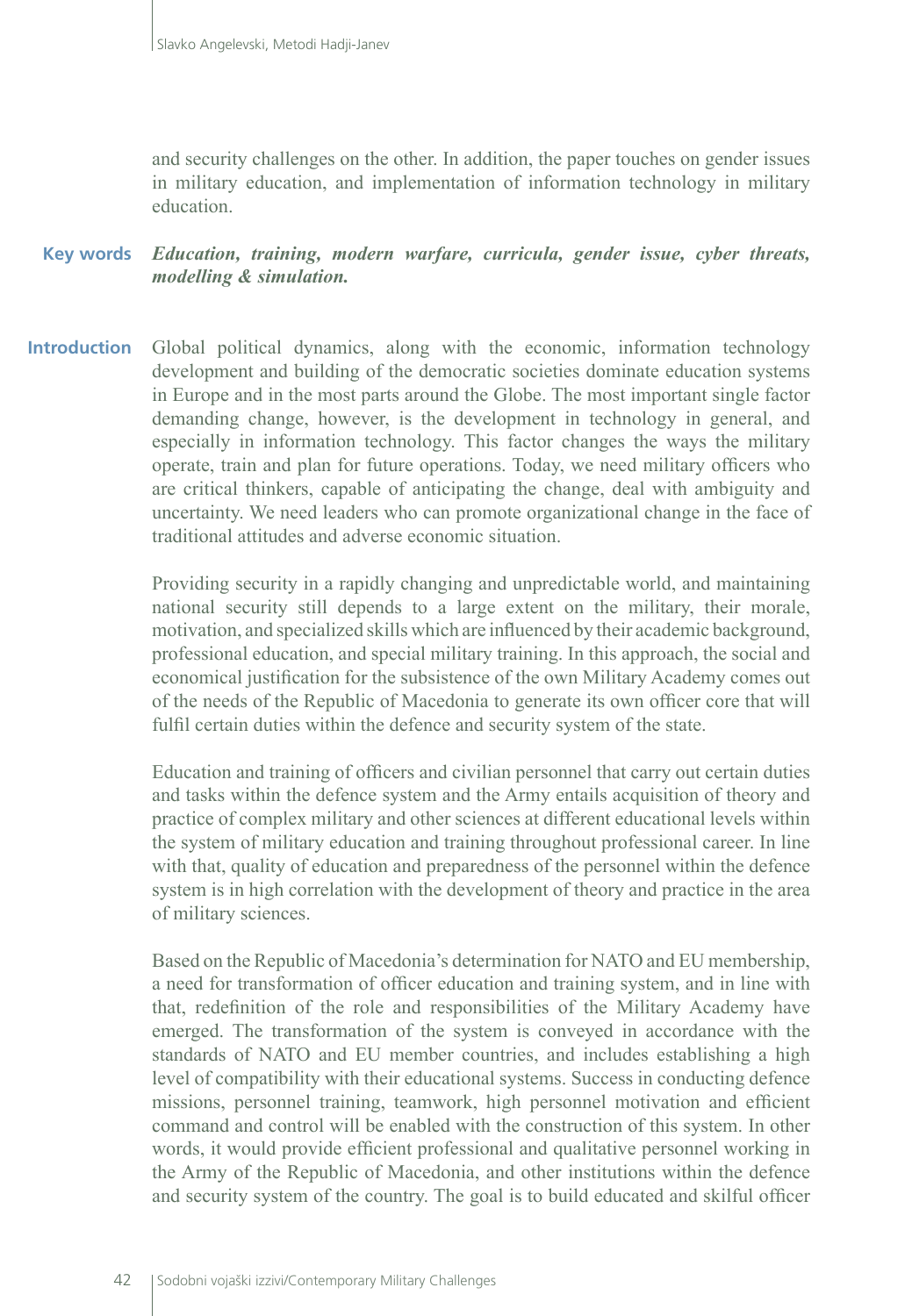core that should successfully accomplish the mission in the country and abroad, respecting the basic standards, values and regulations.

The transformation of the Military Academy was connected with the requirements for the Republic of Macedonia to develop education and training in the crisis management area, which includes disaster relief and integral border control, in accordance with the standards and procedures adopted by the NATO countries and EU members, where crisis management is one of the basic security related tasks. The efficient conflict management and the active participation during the crisis management is an integral part in the NATO approach and represents a significant contribution in the Republic of Macedonia in maintaining peace and reinforcement of stability and security in the region and all around Europe. One of the key achievements through the transformation was that this system became open for students – officer candidates from other countries in the region as well.

## **1 THE NEED FOR CHANGES IN MILITARY EDUCATION SYSTEM**

The most important part of the military education system in every country, and the primary source for recruitment of young officers, are still military academies. These institutions educate, train and thus produce young leaders, capable of commanding and leading the way in ambiguity. Along with this, military officers need to be honourable people who are ready to serve their country. This is for example why *"Science, honour, duty and country"* is the motto of the Macedonian Military Academy.

Modern warfare and technological development dictate that future officers have comprehensive training, less specialized and will have to cycle back through school often during their careers. In this context for example, Friedman argues that: "[…] *in the age of globalization success is guaranteed to the one who can make connections among disciplines* […]" (Friedman, 2000, p. 18). Hence, future young military leaders will need a broader range of skills in order to be ready to deal with modern challenges. Additionally, military education systems in the region of South East Europe face the requirements for another set of changes that one needs to consider. Unlike the previous system (the former Yugoslav Army for example), Euro-Atlantic, i.e. democratic standards have urged changes that affect military leaders' future careers. Today for example, retirement from the military is not really a retirement, but merely a change of careers. Therefore, to respond to personnel challenges, to contribute to the recruiting and retention of the best-qualified personnel, professional military education must tailor its education to individual needs (Spacecast, 2020).

Development of information technology perhaps is one of the most important factors that have affected changes in which military organizations function during peace and war (Rokke, 1995). Breakthroughs in sensors, information processing, communications, and visualization will make huge amounts of information available to the individual soldier. Revolutionary changes in technology place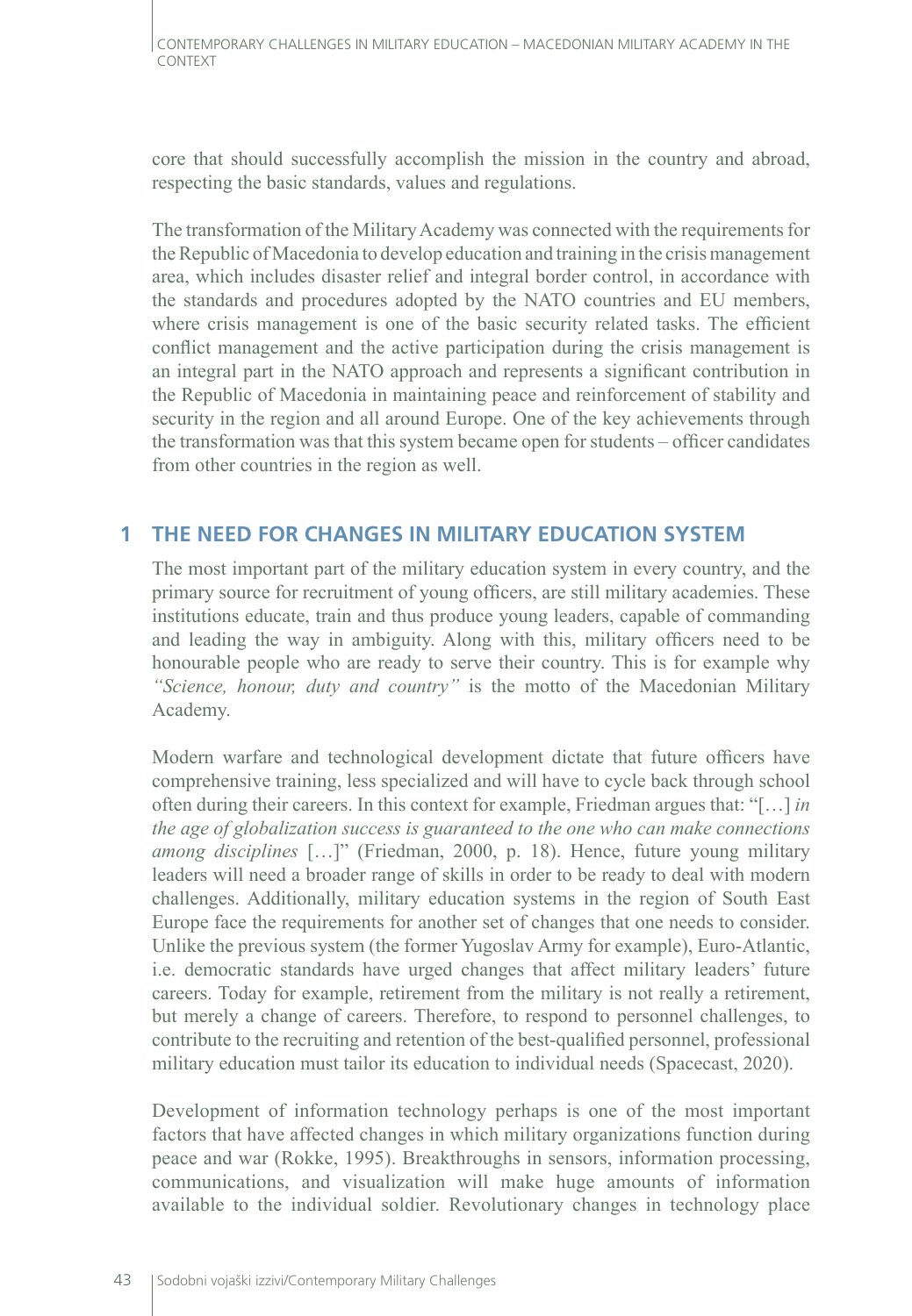information and knowledge at the core of national influence and military power. Budget cuts and technological developments are pushing for smaller and more flexible forces. The growing complexity of forces and missions requires a new level of weapon systems integration and organizational change. The Information Age not only places requirements, but also provides opportunities to meet them. We conclude that the organization of military education has the chance to lead the changing military in the twenty-first century (Tagarev, 1996).

The influence of technology and the information technology in particular, is overwhelming. It impacts the process of planning and conducting military operations, organization, communication, command and control, intelligence, procurement, education and training. Today, a new kind of warfare emerged - Information Warfare. "There are plans to expand offensive and defensive capabilities in cyberspace and increase budget for cyber operations. Pentagon announced a major expansion of its Cyber Command and the development of new cyber weapons and a revised set of "rules of engagement" for cyber conflicts, which will help field commanders determine how and when to deploy cyber capabilities" (Michaels, 2013).

Cyber espionage and cyber sabotage can not only speed up enemies' development of their own defence technologies but can also impose severe consequences for military forces engaged in combat, as enemies can knock out communications, corrupt data, and cause computer-based weapons to malfunction. A well-executed cyberattack could shut down or disrupt military command, control, communications, computers, intelligence, surveillance and reconnaissance (C4ISR) systems, and jeopardize the execution of entire military missions. The consequences for the military, and national security, could be devastating (Nakashima, 2013).

So far, another dimension of the use of military force - the ecological impact has been largely unaddressed by the military. However, the ecological dimension of a military operation could affect both the circumstances under which the Army is used and the way it is used (Rokke, 1995). The area of ecology is still to receive attention from our military educators.

Respective doctrinal changes are taking places and new missions appear. Today, the emphasis is shifting towards participation in international missions, coalition warfare, peacekeeping and peacemaking missions, thus requiring from the military student a qualitatively new level of ethnic, religious, cultural, ecological, and human rights awareness. These new missions demand from the officers, often even on a platoon level, deeper knowledge of psychology and social behaviour, languages, history of the conflict, cultural and religious peculiarities of the fighting factions. Communication skills on every level become critical (Gray and Tagarev, 1995). A proper attitude of an educated officer can speed up the solving of the conflict and lower the casualties among the soldiers, as well as among the civilian population.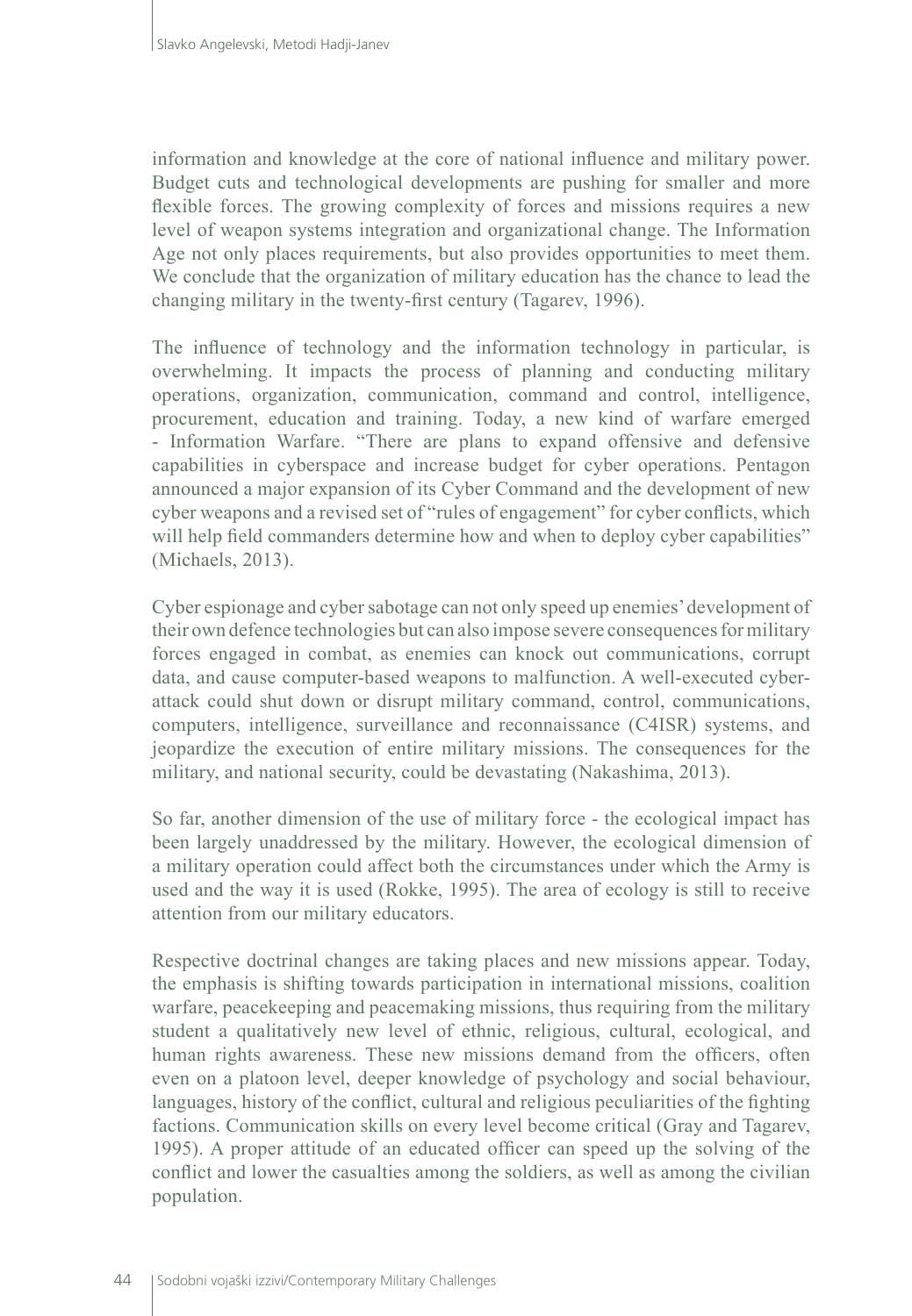All of the above dictates that the military education and training should focus on developing capabilities such as: critical thinking; professionalism, ethics, and cooperation; operation research, system analysis; cultural awareness; law and economics competence, as well as development of research experience, and strive for quality. Thus, a primary task of any military education system should be the development of leadership capable of making decisions under pressure and in uncertainties. We believe that underlying these skills is the ability to exercise consequential/critical thinking.

### **2 MODERN CURRICULA OF MILITARY EDUCATION**

Security dynamics in international relations have dramatically changed after the Cold War. Processes of globalization and technological development along with all benefits have brought many challenges too. Employing benefits from globalization and technological development, many non-state actors like never before have gained strategic power and thus, have started to influence international relations including security.

To address existing challenges, leading nations (predominantly Western powers have introduced a range of new missions for military forces. These new missions, from peacekeeping and peace building through humanitarian assistance and disaster relief to the regime change and democratization under the auspices of the war on terror have unequivocally imposed necessity for change in military culture. Concepts such as "network centred warfare", "rapid, decisive operations" or "shock and awe" remain as valuable as ever. However, from military engagement in Afghanistan and Iraq we learned that operational environments have radically changed. As a result, contemporary operations on tactical level hold potential to have strategic impacts.

The military of the twenty-first century, more than ever, will need leaders able to anticipate change, to deal with uncertainty, to present ideas, to communicate vision, and to lead organizational change (Toffler, 1993). In compliance with this, military leaders in order to make sound judgments must have better understanding of economics, technologies, and diverse cultures than their predecessors.

The above mentioned requirements and operational surrounding dictate that military educational system must complement the civilian one. This approach in education widens the perceptions among future young leaders. It also equipped them with the knowledge and skills based on wider range of options and solutions to the problems that they might face.

The growth of expert military knowledge is accomplished, among other, through the development and implementation of formal, written military doctrinal literature in the military education system. Tritten (1994) asserts that doctrine is the body of institutionally approved and widely articulated concepts, practices and procedures which inform and guide the role of professionals and give them senses of common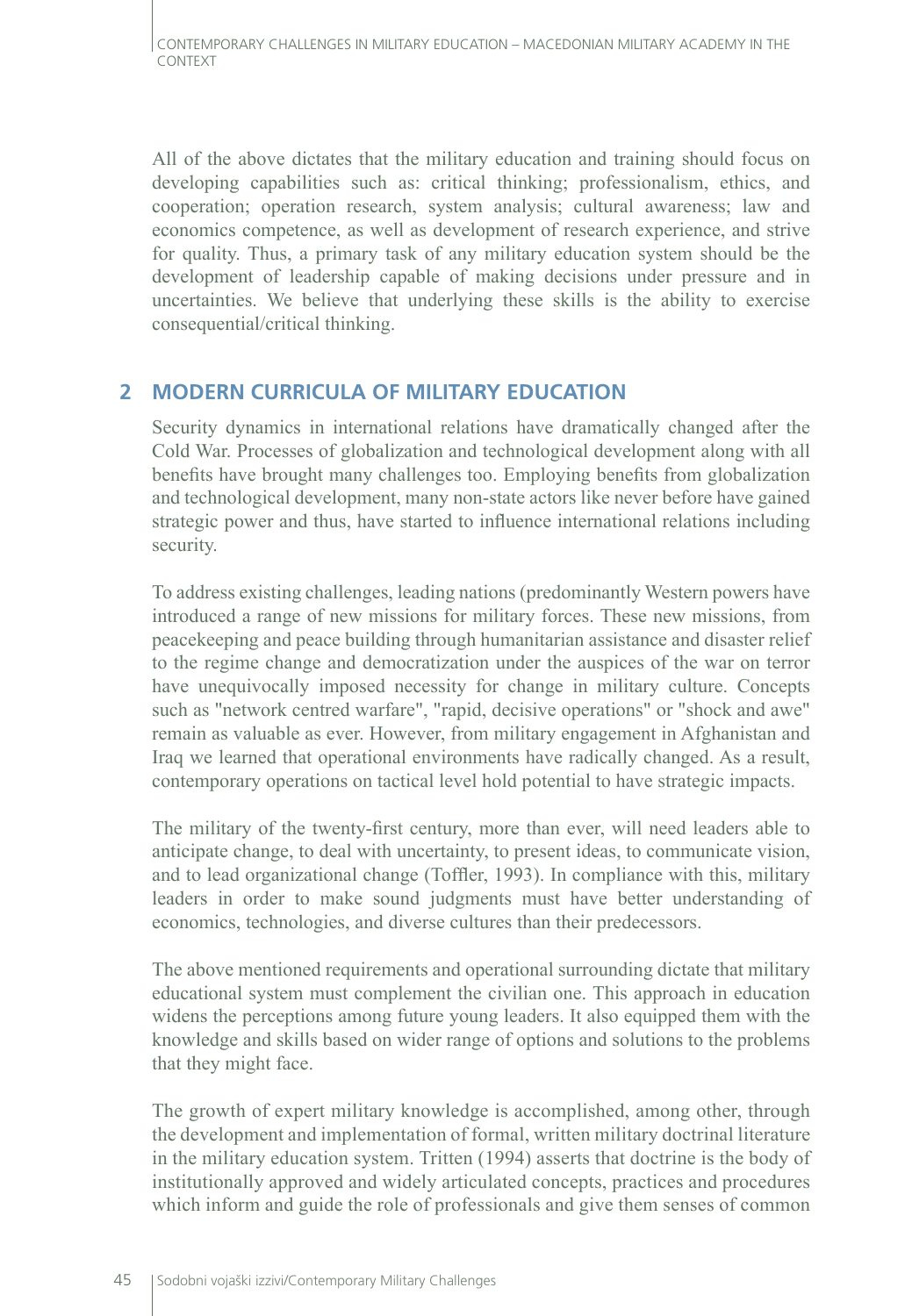purpose and common activity. It not only creates a better and clearer understanding but also enhances, or attempts to enhance, their sense of community and their *esprit de corps*. It is the codification of what military personnel should both understand (their beliefs) and do (their practices).

In the Information Age security environment, the first requirement for the curricula is to ensure that military students do not presume to know who their future opponents or coalition partners will be. This appreciation for uncertainty is the beginning of wisdom in the post-Cold War era (Rokke, 1995). In order to make sound judgments, students must have better understanding of economics, technologies, and diverse cultures than their predecessors.

The emphasis of military curricula is shifting from preparing managers to preparing leaders. Managers function in the lower cognitive domain of knowledge, comprehension, and application. Leaders function in the higher cognitive domain of analysis, synthesis, and evaluation. Managers are people who do things right and leaders are people who do the right thing (Capozzoli, 1995). The military student needs an understanding and appreciation of the blurred boundaries among military, diplomatic, economics, media, and psychological tools for influencing an opponent, as well as the specific requirements of interagency and international cooperation. New dimensions of information and knowledge impact all aspects of defence and security (Perlmutter, 1977).

The dilemma in the military education about how to provide balance between the academic and the specialized education, as well as between the humanitarian and the technical education, is not new. This in fact is the dilemma that also occupies military wisdom in the SEE (RACVIAC, 2014). In the Information Age, however, the initial educational phase of preparation of a specialist is quickly rendered obsolete by the rate of progress. It is not only special skills and knowledge we should be seeking but a higher level of abstract thinking which can be acquired from a higher academic education and a system of life-long learning (Gilman and Herold, 1993).

Universities stand poised to serve as incubators of these non-technical cyber leaders, "bringing theory and doctrine, with methodology, tools, and implementation" (Kallberg and Thuraisingham, 2013). They ought to play a key role in educating civilians and members of the military on the unique aspects of cyber security, fusing knowledge, intellectual capacity, practical skills, and optimizing their campus-wide resources to devise comprehensive curricula that synthesize technical, policy, sociological, and legal components in the study of cyber threats. Even professional military institutions studying national security and strategy have only recently begun to integrate cybersecurity education in their curricula, despite more than a decade's worth of experience suggesting that networks and information technologies are both essential to operations and vulnerable to attack (Spidalieri, 2013).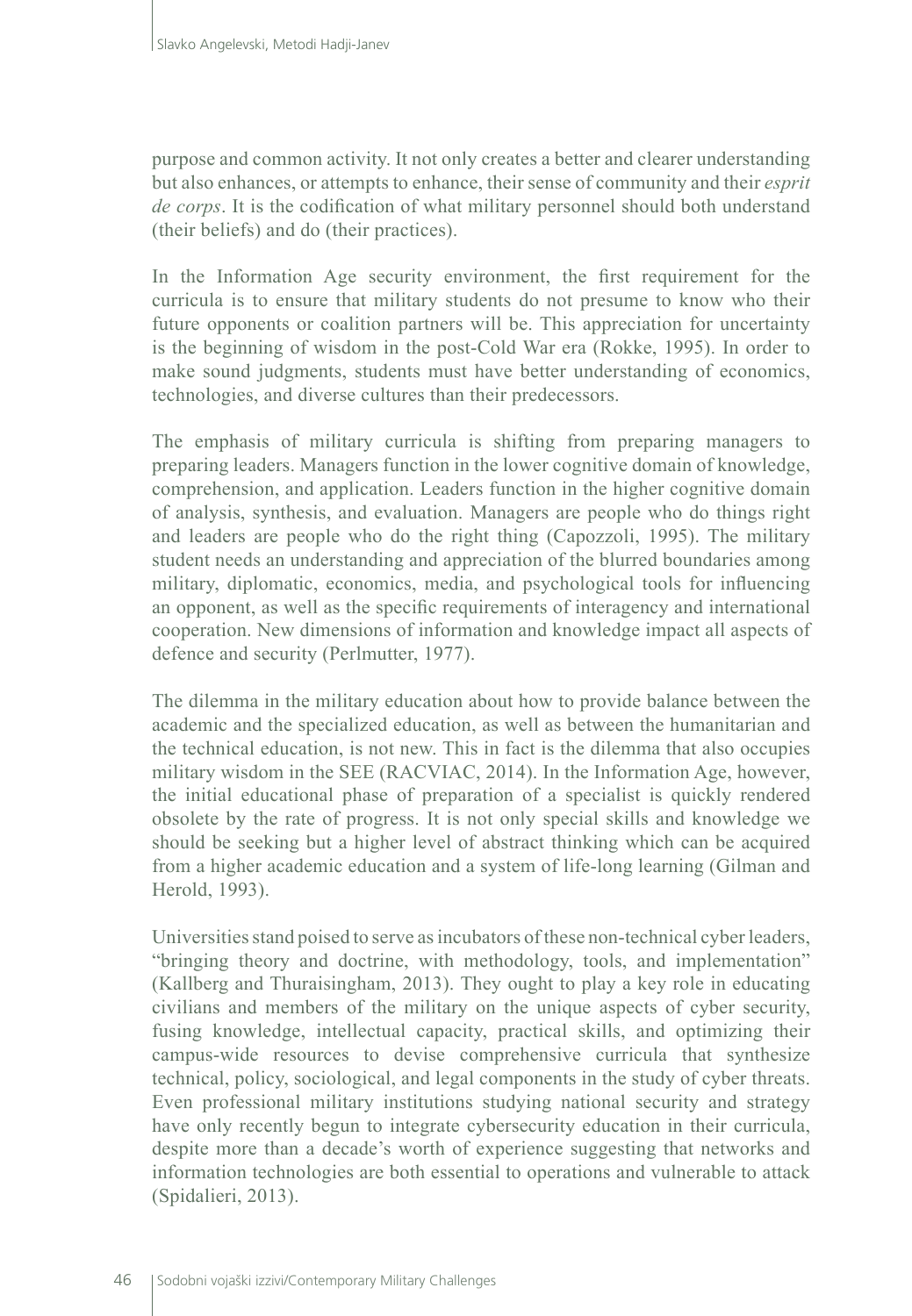The proposal to institute a new structure to educate civilians within the system of military education may seem as a contradiction to the principle of civilian control of the military. However, even NATO experts reason that "Democratic control brings a responsibility for the military to educate civilians in the government, parliament and media on military affairs, and it is incumbent on civilian officials to be prepared to learn, so that civilian and military can collaborate effectively" (Donnelly, 1997).

### **3 NEW MILITARY EDUCATION SYSTEM FOR OFFICERS IN THE REPUBLIC OF MACEDONIA**

Basis for new education and training system for officers in the Republic of Macedonia straddle the boundaries of several factors. More or less these factors are: the idea to promote qualitative, competitive spirit and training while developing young officer corps, promotion of new sources and methods for promotion of officers, selection and education of quality and competent candidates for officers. It should also insure that the roles, duties and responsibilities of officers match future force structure by rank and level of responsibility, and insure that education requirements are linked to the needs for new missions and responsibilities of the Army.

Military Academy has become a part of the higher education system in Republic of Macedonia with a status of associate member to the one of the state universities - university "Goce Delcev" in Stip. Military Academy offers studies in three cycles (the first cycle - bachelor degree, the second cycle - master studies and specializations, and the third cycle - PhD). The university diploma of completed undergraduate studies at the Military Academy is verified in the country, which provides cadets and students with relevant positions for further education within the educational system of the Republic of Macedonia and other countries members of the Bologna's process.

Military Academy, as the only military higher education and research Institution in the Republic of Macedonia, has a basic role to conduct research work and to educate, train and qualify personnel for the needs of: Ministry of Defence, Army of Republic of Macedonia, Crisis Management and Protection and Rescue Systems.

The educational process in the Military Academy is accomplished through three cycles of university studies, and it will encompass continuous professional education for the officer core of the Army, mainly for the needs of the Defence System, but also for the Crisis Management, and Protection and Rescue Systems.

The three cycles of university studies are according to the Bologna Convention and European Credit Transfer System (ECTS) - university studies in duration of 4+1+3 years. The University diploma of graduate studies of Military Academy will be verified in the country, which provides cadets and students with relevant positions for further education within the education system of the Republic of Macedonia and other foreign countries members of the Bologna process.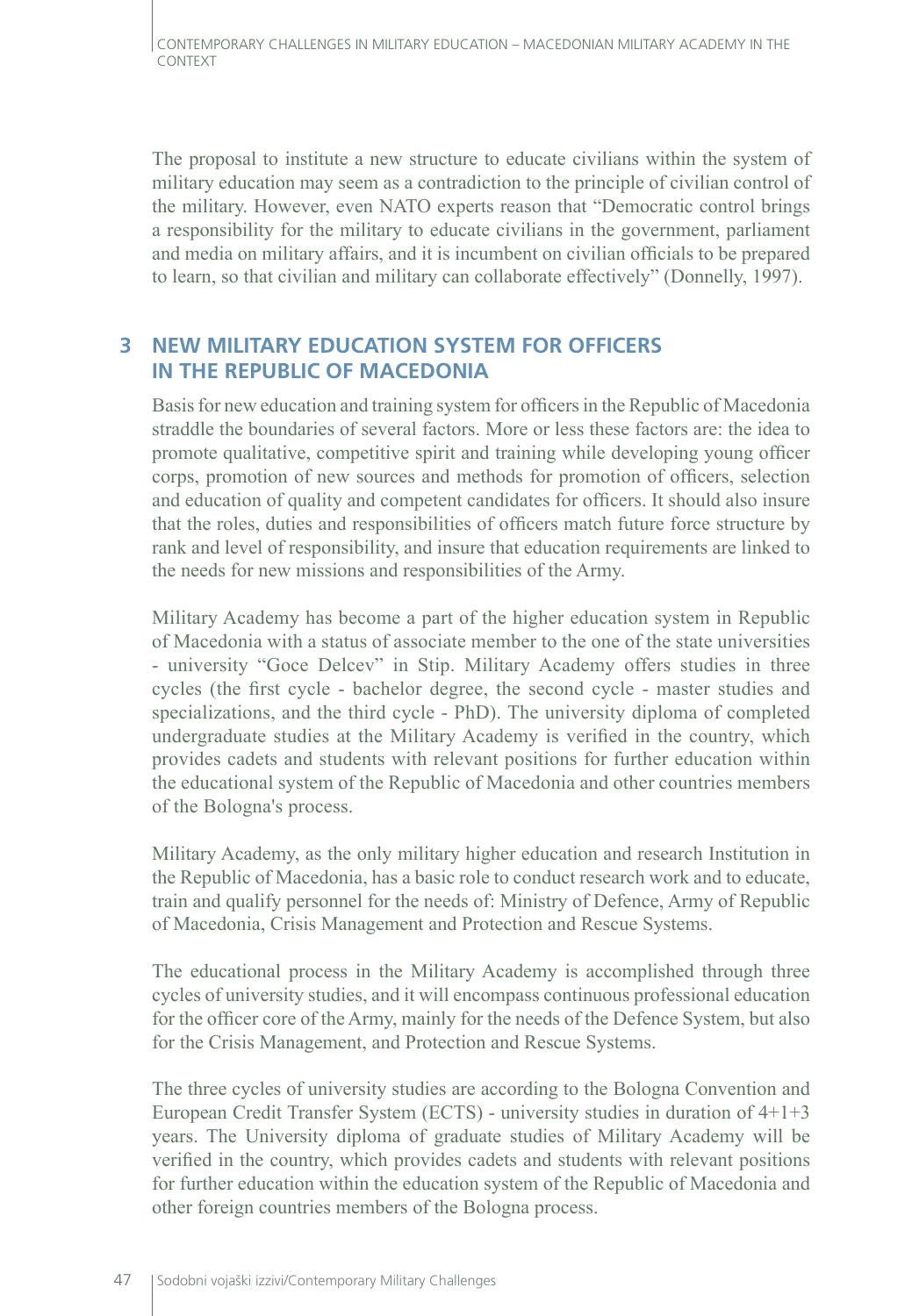The curriculum for the 1<sup>st</sup> cycle (undergraduate study in duration of 4 years) is providing theoretical and practical (hand on) education. It focuses on developing fundamental knowledge in the social, natural, technical and military sciences (security and defence systems, security and defence policy, world affairs, civil defence, strategy, operations, tactics, war fighting techniques, military equipment and technology). Along with this the education system in this context contains programme that supports broader general and technical culture for further education, computer literacy for the service, good foreign language training (English + other optional language); high military knowledge and skills; higher level of military expertise at tactical level, physical fitness and mental readiness and professional training for basic leadership responsibilities. The curriculum for undergraduate studies includes academic disciplines, modules of military training, and physical education.

The first two years of education are general, and the last two years are branch specific (infantry, artillery, armour, signals, engineer, air defence, pilots, NBC, and also for specific duties in crisis management, disaster relief, and protection and rescue). This will provide all necessary preparation for the first commanding duty - platoon commander, and other duties. Military Academy will educate highly motivated, physically and military prepared cadets and students that will be challenged with all the dangers of asymmetrical and other threats, as well as organized crime, terrorism, WMD, etc.

One of the key functions of the Military Academy, along with the education, is to carry out scientific and research work and development of special studies according to the guidelines from the Ministry of Defence and General Staff of the Army of the Republic of Macedonia (ARM). Scientific and research work is a task that supports activities in defence sector. Along with these duties, the Military Academy accomplishes other tasks in the area of higher education, which comply with the law for higher education. The Military Academy also has the lead in introducing the modern computer technology in the field of education and training, and enables the use of these technologies to the other subjects in defence sector.

The Military Academy aims to develop and improve the teaching staff as the foundation of the educational process and the bearers of scientific and research work. It also aims to modernise the curriculum according to above mentioned principles*,*  develop military science and technology*,* and to fulfil the needs of the Army. Another aim is to develop the instructional material base by introducing the computer technology, and new teaching aids and equipment in the teaching process required by up-to-date teaching methods.

#### **4 PERMANENT EDUCATION DURING THE CAREER AS A PRIORITY**

In the Information Age, formal schooling provides only the first step in a lifelong process of learning and utilizing technology. Learning is truly becoming a life-long endeavour rather than an activity that ends with formal schooling. Thus, students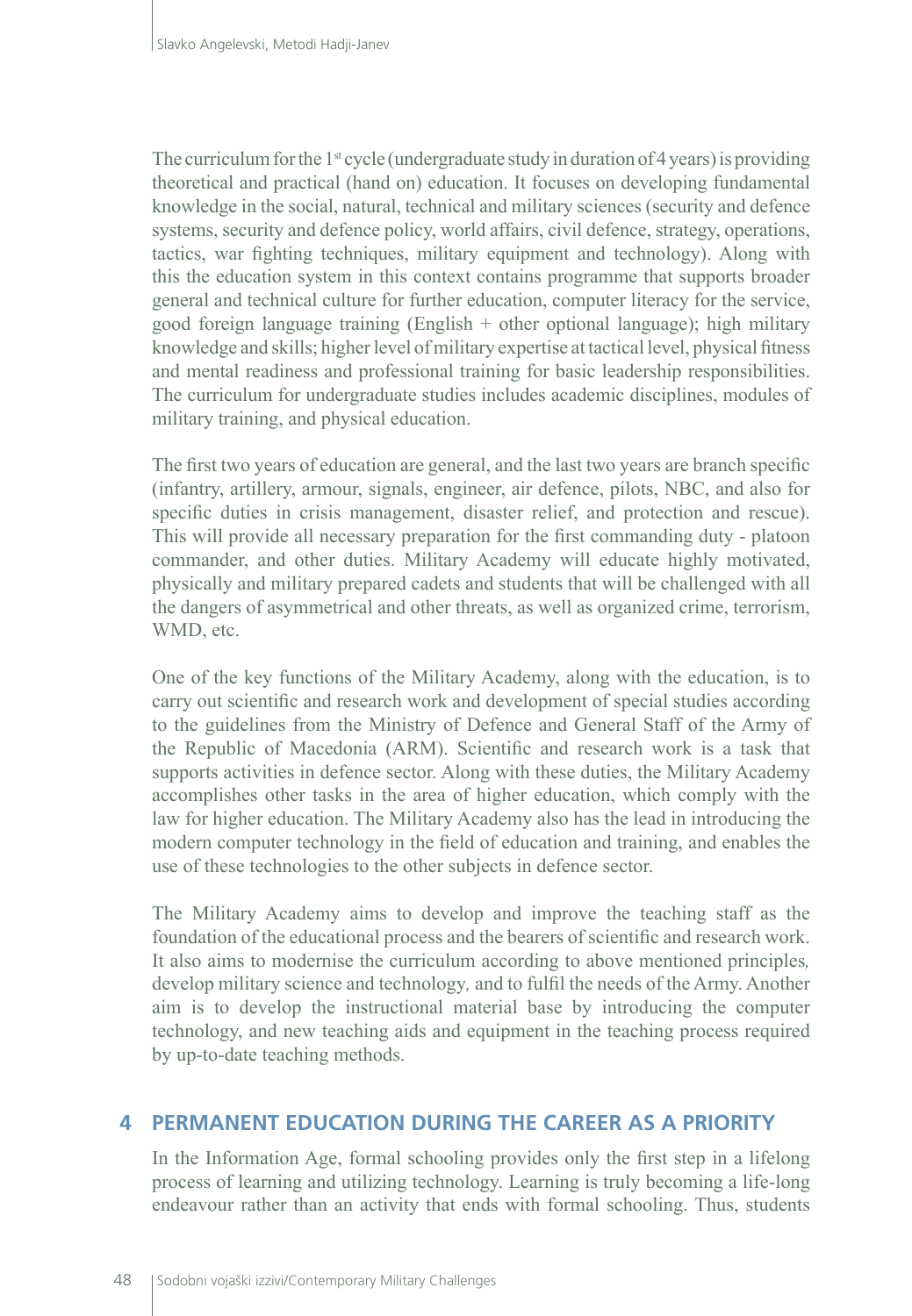must learn 'how to learn', which means being able to collect, organize, analyze, evaluate, and communicate all types of information. Military students must become active problem solvers and collaborative learners. They must also learn to become effective users of information technology (Houston, 1995).

Their education must be continuous, combined with training, coherent with the whole process of professional development and career planning. A long educational process or training apart from a real practice is not the remedy. The Information Age technology provides means for everyone to learn what they need, at a time they find convenient, from the place they are, in the way they prefer. Furthermore, the new technologies will greatly facilitate comparison shopping for education and will contribute to the emergence of a reliable education assessment system (Jacobsen, 1993).

In addition to the primary level of education, Military Academy is responsible for continuous professional military education of officers, which represents the system of gradual increase of knowledge, skills and perspective throughout their career. The goal is to produce a quality officer core for the Army with knowledge, courage, selfesteem, understanding and vision for future military tasks and ability to make right decisions at critical moments. Bearing in mind that Army always has to be prepared to fulfil its duties and responsibilities stated in the Constitution, the officer core has to go through permanent training for functional roles as well as through adaptation to newly developed situations and changes in accordance with high demanding tasks. This type of educational system has to be dynamic, progressive and integrated throughout officers' career.

Within the framework of continuous professional education for the officer core, the Military Academy of the Republic of Macedonia developed a set of courses at intermediate level (for the duties of company commanders and staff duties for battalion level). At this level, the Military Academy offers Company commander course and Battalion staff officer course. The aim of the Company commander course is to produce officers for the appropriate positions, while the second one is aimed to prepare the officers for battalion staff positions. Intermediate level of education is not branch specific and its aim is to provide the officers that are promoted to O-3 (captain rank) with all the leader skills, tactics and techniques necessary for command position on company level, as well as battalion staff positions. Also one should be able to understand all the principles of joint military operations that includes oversight of resources, restrains and use of doctrine at this level of operations. At this level of education, there is a shift from officer skills focused on training and missions on lower tactical level to development of analytical skills pointed to planning and evaluation of more complex military missions.

The next level of continuous professional education for the officer is advanced level. An this level, the Military Academy is organizing university studies for the 2nd and  $3<sup>rd</sup>$  cycle (master and doctor of science studies) in the field of military science,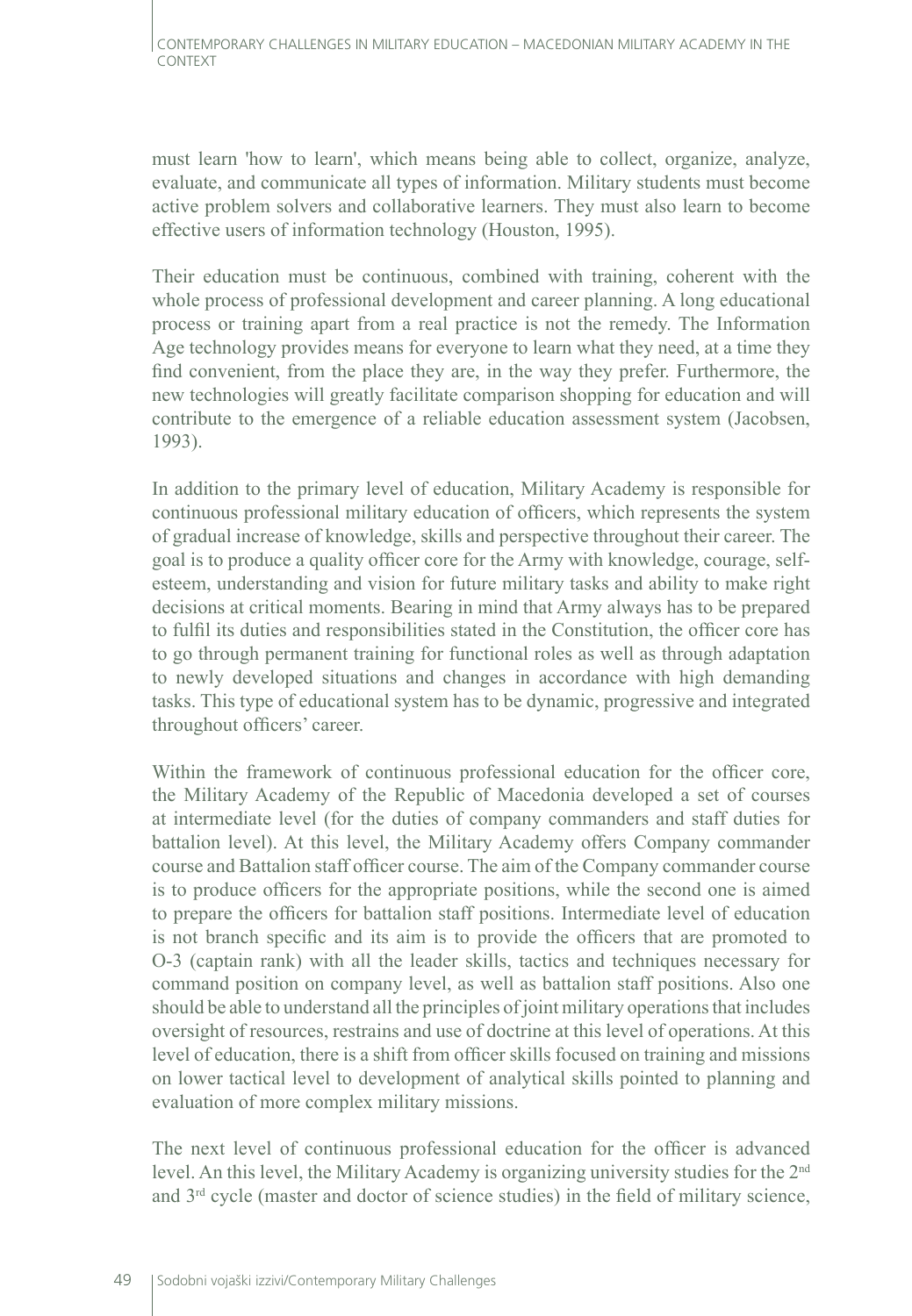defence and security. The aim is to further improve the officer knowledge in military science, and to prepare the officers for command and staff positions at higher levels. Selected officers will be developing values and standards to professionally carry out military and non-military operations during peacetime, conflicts and war. Throughout the studies, officers will develop greater intellectual and analytical knowledge and skills.

At this level, the officer studies procedures, tactics, scenarios and doctrines for joint tactical units at a battalion level and higher, and at the same time they are trained for staff positions at a brigade level and above, and command positions at a battalion level. Further at this level, the officer develops skills to analyze and solve different military problems, to work as a part of a team at the unit staff, which includes a full understanding of complex military operations, organization and procedures for the mission. This form of education is organized within the  $2<sup>nd</sup>$  cycle of university studies, as a specialization for command and staff duties. Specialization will be organized and for the need of the employees in the system for crisis management and disaster relief.

### **5 GENDER ISSUES IN MILITARY EDUCATION**

Constitutional and legal provisions that seek to ensure the equality of all citizens prohibit discrimination and envisage measures for the attainment of full equality (so-called positive discrimination) guarantee the equal representation of women and men in the security sector, and this is the case with the military education. Constitution of the Republic of Macedonia stipulates that the state guarantees the equality of women and men and develops a policy of equal opportunities, enshrines the principle of equality for all in the Constitution and the law. The Constitution prohibits all forms of direct or indirect discrimination, especially based on race, gender, national affiliation, social origins, birth, religion, political or other opinion, property status, culture, and language. Development and enhancement of gender integration in military education and training was one of the focuses of the reforms in military education system.

The Military Academy has embedded the concept where the issue of "gender" is not strictly focusing on women in the militaries, as many may initially think. When discussing gender and security sector reform, the topic cuts across a myriad of gender topics and includes gender relations among many cultures between men, women, boys and girls. It considers cultural development, individual socialization, education within communities, and development and existence of the acceptable gender roles in various societies, among others (Lorber, 1994).

Topics related to gender equality and gender based violence are only partially integrated in the curricula of Military Academy. Still no in-depth curriculum specifically addresses gender-based and sexual violence. We believe that this should be the future objective that will provide military personnel with an appropriate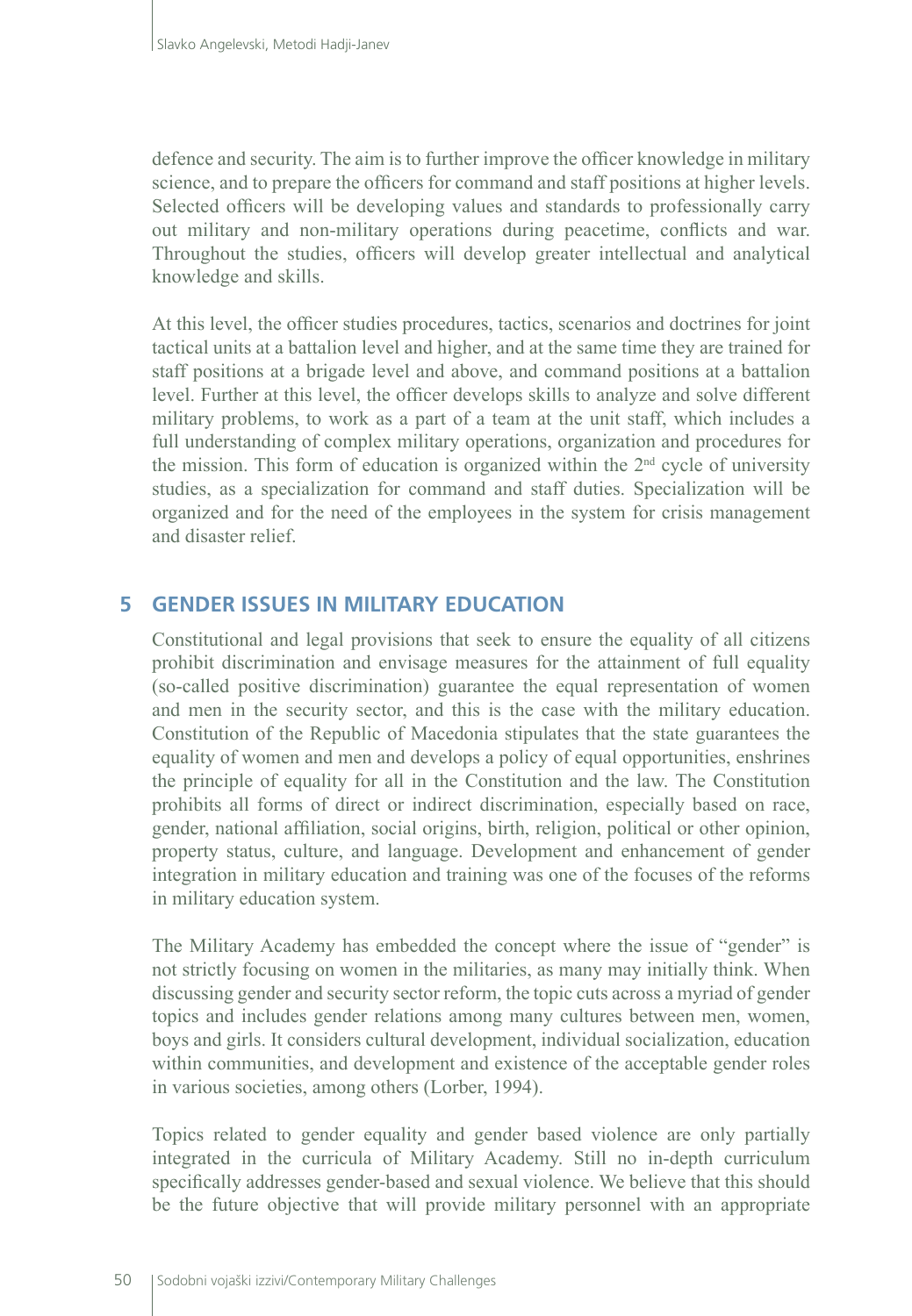understanding of how these issues affect their professional success. Another main shortfalls include weak preventive culture and policies, and inadequate inter-agency cooperation as well as analytical and planning capacity.

There are certain steps and measures taken for integration of the gender perspective into recruitment process in the Military Academy, and military service in general. The most important are the following:

- 1. *The physical fitness criteria for the selection of female applicants are regulated*. During fitness testing, the same tests are administered; however, standards and scores are adjusted to recognize biological differences between women and men. All remaining selection tests are the same.
- 2. *Legal equality, which means that male and female personnel have the same rights and duties*. They receive equal pay to their male counterparts. Women can join the military forces both as civilian employees or military personnel, and the majority of posts in Army are open to women. Officers are appointed to a service position according to the necessary qualifications; however, measures may be adapted to promote equality of women and men.
- 3. *Promote equal opportunities between women and men*. Women enter the Army on a voluntary basis. Women can enter the Military Academy equally after passing competitive examinations such as medical, psychological, physical fitness, grades from high school, as well as a personal interview.
- 4. *No influence on the career due to pregnancy or childbirth*. This is applicable after military education and training, when they start with the military career. The assignment will remain open and conditional upon successful completion of the other tests. It does not hinder motherhood. Thus, motherhood does not become an obstacle for those women who wants to have military career.
- 5. *Information campaigns*. This campaigns have the goal to outlining possibilities to develop military careers for women and to combine professional and family life by men and women.

The great progress in institutionalizing women's recruitment into the Military Academy in the Republic of Macedonia was made in 1997, when we started with education of female officers for the needs of the Army. In that year, the education of the officer candidates that have finished higher education (faculty level) for the officers of logistic specialties and other services in the ARM, in a form of course, was open to women. The results were clear: in the 1997–2010 period, out of the 240 candidates who finished this form of course at the Military Academy and were promoted in officers rank, 99 or 41% were women.

The Government of the Republic of Macedonia in 2008 made decision to begin process to restart the work of the Military Academy, and in 2009 new Law for Military Academy was endorsed in the Parliament. According to this Law women were authorized to enrol in the Military Academy as students/cadets. That year, for the first time in the history of military education institutions in the Republic of Macedonia, the Ministry of Defence invited women to apply for admission to the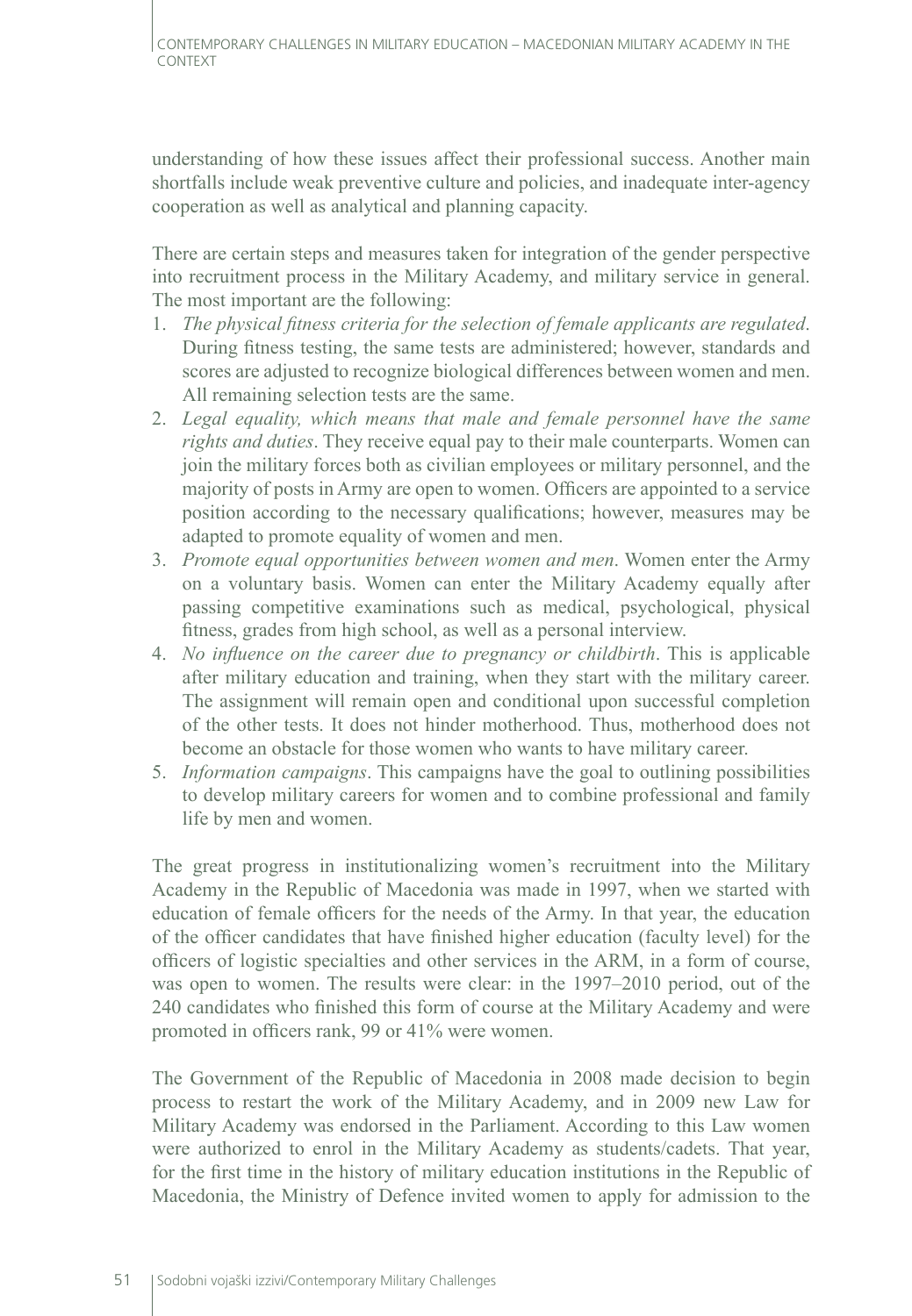Military Academy, as regular students/cadets at the 1<sup>st</sup> cycle of study (undergraduate study in duration of 4 years).

The total quota for admission of students/cadets for Military Academy is set each year 'based on a job needs assessment' prepared by the General Staff of the Army. The number of women's recruitment for all five generations of students/cadets at the Military Academy are given in Table 1. Although such efforts represent some progress, gender equality in the officer core of the Army of the Republic of Macedonia has yet to reach a satisfactory level.

| Table 1:<br>Women's<br>recruitment<br>into the Military<br>Academy as<br>regular students/<br>cadets at the<br>1 <sup>st</sup> cycle of study | Generation<br>(School<br>years) | Total | Male | Female | $\frac{0}{0}$ |
|-----------------------------------------------------------------------------------------------------------------------------------------------|---------------------------------|-------|------|--------|---------------|
|                                                                                                                                               | 2009-2013                       | 34    | 27   | 7      | 20%           |
|                                                                                                                                               | 2010-2014                       | 34    | 24   | 10     | 29%           |
|                                                                                                                                               | 2011-2015                       | 35    | 26   | 9      | 26%           |
|                                                                                                                                               | 2012-2016                       | 35    | 29   | 6      | 17%           |
|                                                                                                                                               | 2013-2017                       | 31    | 24   | 7      | 23%           |
|                                                                                                                                               | <b>TOTAL</b>                    | 169   | 130  | 39     | 23%           |
|                                                                                                                                               |                                 |       |      |        |               |

These figures indicate that not all levels of military education are equally accessible to female and male candidates, despite the principle of equal opportunities in place. In order to remedy the unequal representation of women in the military, the active promotion of women's recruitment should continue. However, this statistical data should not be regarded as a quota for affirmative action, but rather as a target against which the level of recruitment of both male and female candidates, and members of national minorities would be measured.

#### **6 NEW EDUCATIONAL METHODOLOGIES BASED ON INFORMATION TECHNOLOGY**

Military training has made a big progress from the time of the first war training techniques that were used in the Prussian armies (Brewster, 2002). That progress is mainly driven by the advantages that are brought by the new computer, sensor and micro-processing technologies. These technologies are used like a particular replacement of the traditional training programs in the Army, mainly for: better readiness of the military, lowering the costs for training, longer use of the real equipment and combat technique, and because they are eco-friendly.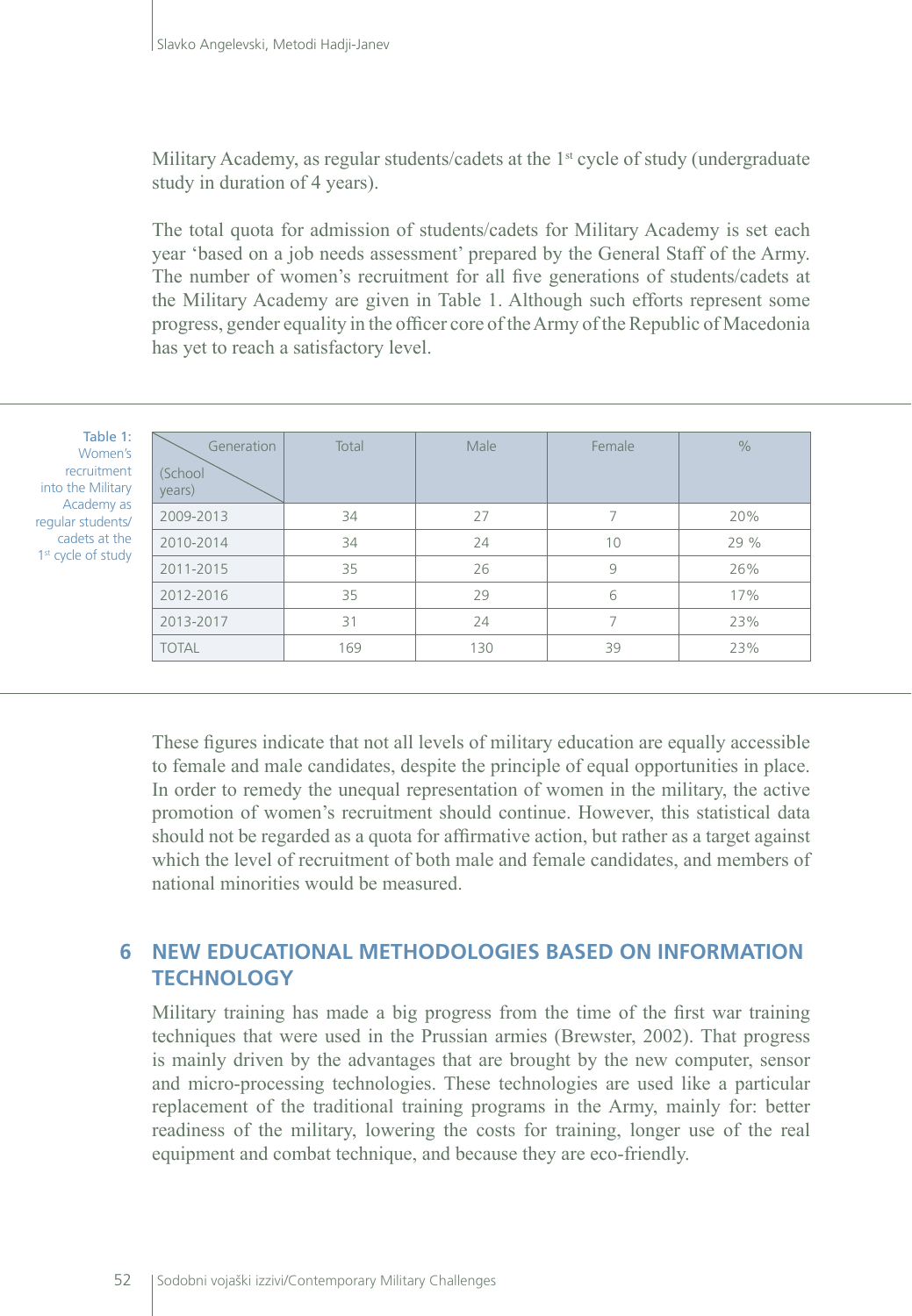The Information Age technology and its all-encompassing influence not only demand changes, but also provide tools facilitating life-long education. Today's distance learning, multimedia, virtual reality, and telepresence concept allow the development of a new concept of officers education and a relevant restructuring of the military educational system. Technology enables us to facilitate learning in new and innovative ways and to provide access to the wealth of information available.

The dawn of the Information Age brings with it concepts and technologies that provide unparalleled opportunities for the military and security force, to develop and adopt new operational concepts that may radically enhance their competitive edge. According to Herz and Michael, 2002, "the military is undergoing a major cultural shift in its approach to simulation. The use of entertainment technology is not a new phenomenon in the military. What is different today is the emergence of a culture that accepts computer games as powerful tools for learning, socialization, and training".

Technology cannot substitute for good teachers, but can allow a teacher to facilitate and tailor learning for individual students. The emerging concept requires redefining the way military schools are organized and what occurs within the school, as well as rethinking how teachers teach and students learn. According to Brewster (2002), technology enables restructuring of the military educational system by:

- providing new and more powerful ways for students to receive, understand, and manipulate information;
- enabling students to become active learners;
- escaping the boundaries of a fixed location school to facilitate interaction with people and events in faraway places;
- encouraging international, multi-disciplinary project-oriented education;
- promoting cooperative learning;
- allowing both independent and distance learning opportunities;
- matching teaching methodologies to student's learning styles and preferences;
- developing new ways of assessing student performance.

There is an embedded culture of excellence in modelling, simulation and war gaming within the military that has already begun to benefit from advances in video game technologies and methods. Using video game technologies more widely in learning and training within the military feels like a natural extension of this culture. A wide range of games options is now available, from simple board games, through casual gaming, dozens of genres of console and PC games, to massive multiplayer online environments. Advantages of simulation games lay in the provision of a safe training environment, where users are able to play, test and probe without serious consequences. At the same time, it is important to engage learners by providing a motivating, challenging environment, which becomes meaningful to the player when skills and knowledge acquired within the game are transferrable to real work tasks (Heide, Theo and Alexander, 2012).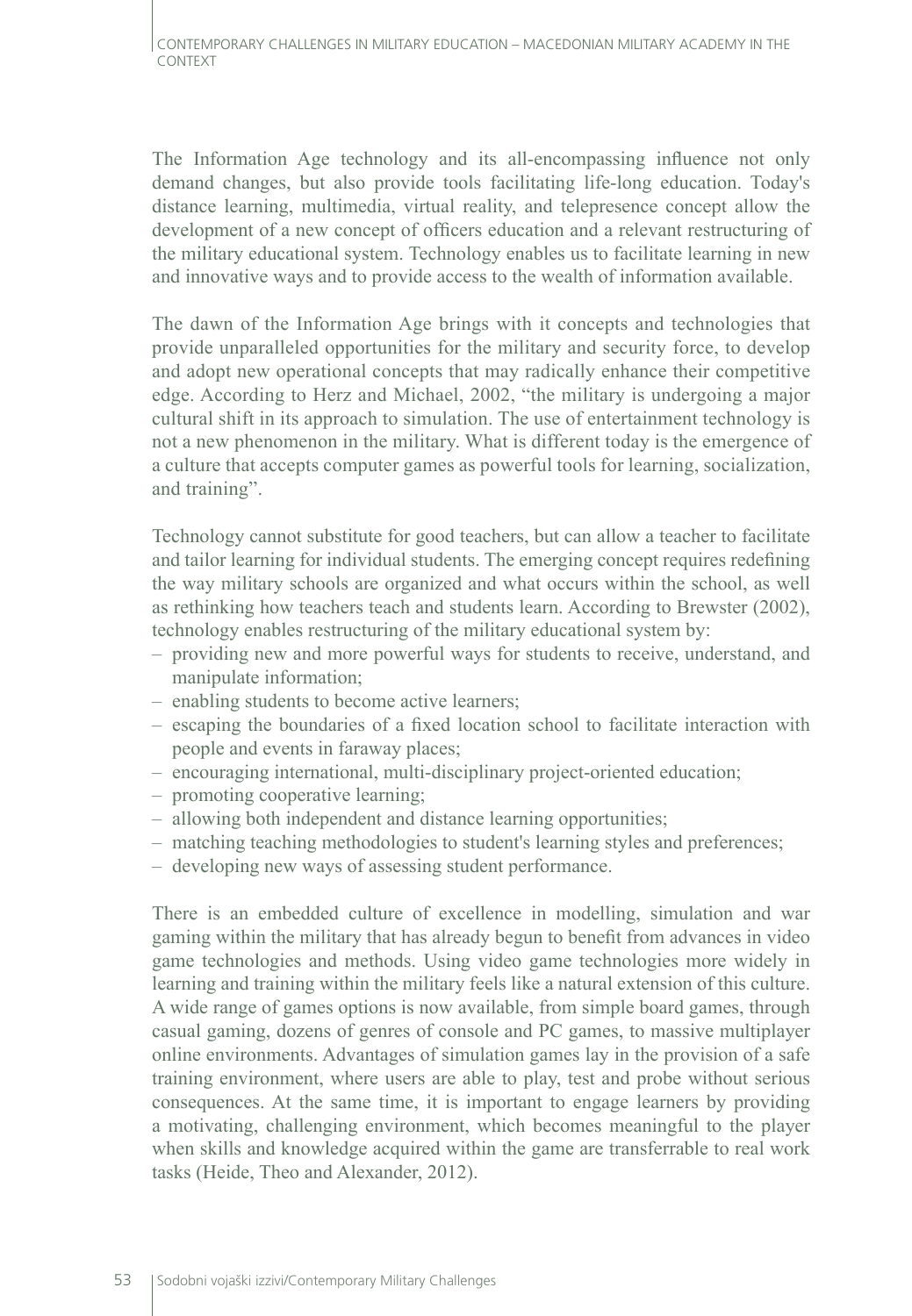Advances in simulation technology have enabled an increasing amount of training and instructions to be conducted on training simulations instead on real systems. Nowadays, practically no military training programs exist without some form of simulation or use of a simulator. The simulation of combat, or a wargame, is used more and more extensively to reduce cost and maintain a trained force. It is an inexpensive alternative to live training exercises (Coppieters, 2002).

Based on previous statements, the Military Academy is stimulating and supporting implementation of new educational methodologies based on information technology in order to improve and increase the quality of the educational processes. This is especially the case in education and training of helicopter pilots, where modern helicopters simulators are used. Also, the Academy uses simulation software based on gaming technology for cadets' tactical training at platoon level. There have been plans to introduce constructive simulations software in the process of education for specialization for command and staff duties, and courses at the intermediate level. In addition, the Military Academy has also developed concepts of distance learning and video-teleconferencing, using multimedia tools, virtual reality and other concepts.

Education and training of officers and civilian personnel that carry out certain duties and tasks within the defence system entails acquisition of theory and practice of complex military and other sciences at different educational levels within the system of military education and training throughout professional career. The Military Academy is the most important part of this system. **Conclusion**

> The paper started with the evaluation of the needs for changes in military education system. On this basis, the content of modern curricula of military education was anticipated. This was next connected with the new military education system for officers in the Republic of Macedonia which will encompass continuous professional education for the officer core of the Army, mainly for the needs of the Defence System, but also for Crisis Management and Protection and Rescue Systems.

> Based on positive experiences and analyses, the conclusion is that education of the officers must be continuous, combined with training, coherent with the whole process of professional development and career planning. The goal is to produce a quality officer core for the Army with knowledge, courage, self-esteem, understanding and vision for future military tasks and ability to make right decisions at critical moments.

> For many militaries, gender is still a new topic. Educators face on the one hand the challenges of developing new curricula and teaching materials on gender, and on the other, the broader call to integrate gender dimensions across all military education and training. Gender, as a security concern, remains at the forefront of defence institutions and military operations.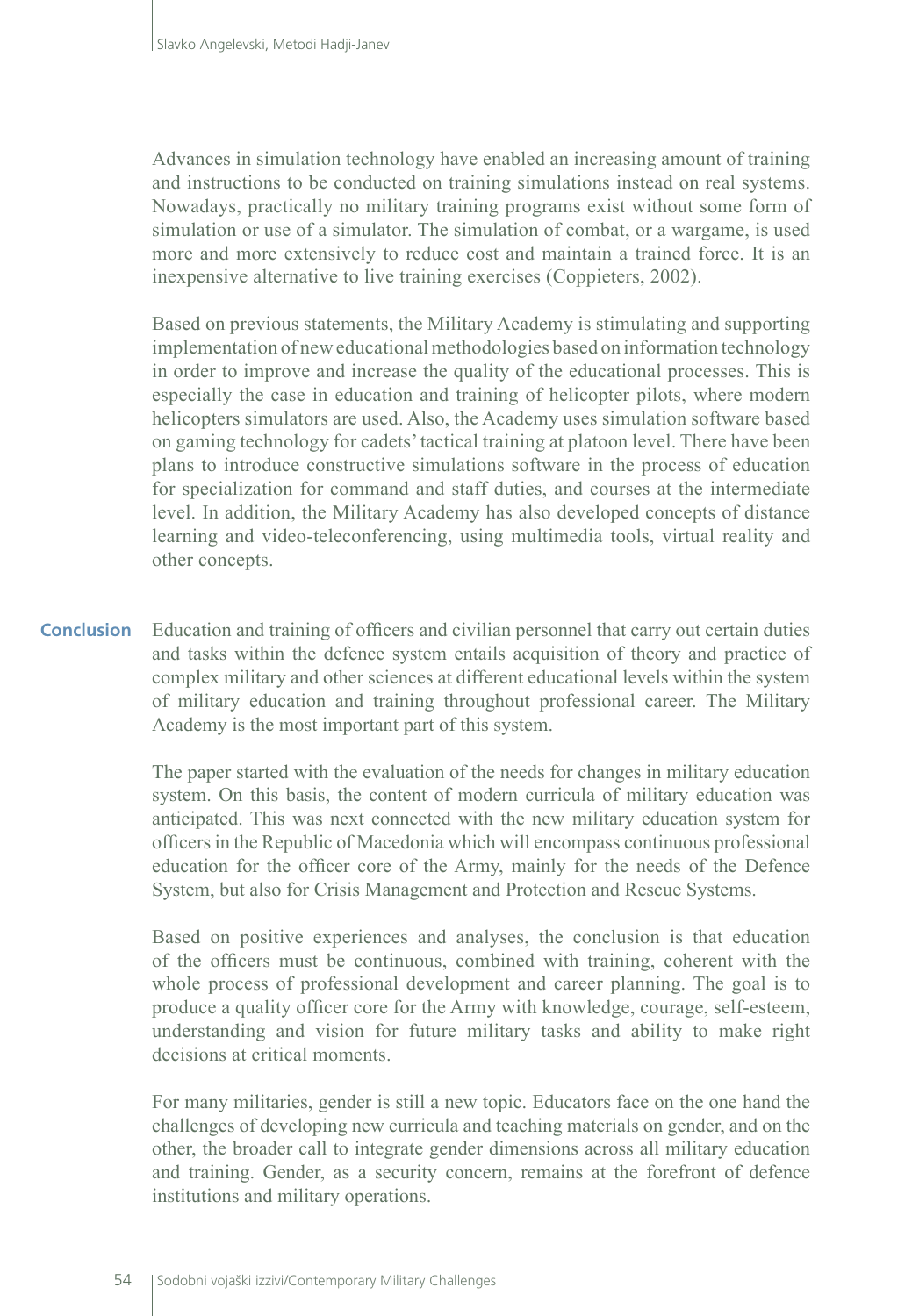New developments in technology enable us to facilitate learning in new and innovative ways and to provide access to the wealth of information available. New educational methodologies based on information technology provide tools for: better readiness of the military, lowering the costs for training, longer use of the real equipment and combat technique, and because they are eco-friendly.

We are aware that the key to achieving necessary standards in education and training is in development of teaching personnel and equipping the Military Academy with teaching aids and facilities similar to military academies in the developed countries. Cooperation with similar institutions in NATO and partner countries has a very important role in further development of the Macedonian Military Academy.

#### **Bibliography**

- *1. Brewster, F.W., 2002. Using tactical decision exercises to study tactics, Military review, US Army, www.au.af.mil/au/awc/awcgate/milreview/ brewster.pdf, 24th March 2014.*
- *2. Capozzoli, T.K., 1995. Managers and Leaders: A Matter of Cognitive Difference. The Journal of Leadership Studies, 2.3, pp. 20-29.*
- *3. Coppieters, D., 2002. Military Operational Requirements for Computer Assisted eXercises (CAX) in NATO. Paper presented at the RTO SAS Lecture Series on "Simulation of and for Decision Making", held in Hague, The Netherlands, 10-11 December, 2002, and published in RTO-EN-017.*
- *4. Donnelly, C., 1997. Defence Transformation in the New Democracies: A Framework for Tackling the Problem. NATO Review, vol.45, no.1, pp. 15-19.*
- *5. Friedman L Thomas, 2000, The Lexus and the Olive Three: Understanding the Globalization, New York: Farrar, Stratus and Giroux, pp.18*
- *6. Gilman, E. and Herold, D.E., eds., 1993. The Role of Military Education in the Restructuring of Armed Forces. NATO Defense College, Rome.*
- *7. Gray, A., Tagarev, T.D., 1995. A Transformational Model for Transcultural Leadership. In: Brown, J. M. and K. Tomervik, eds., Diversity in Organizational Transformation, University of Minnesota, pp. 17-44.*
- *8. Heide, L., Theo van R., Alexander, V., 2012. The Participatory Design of a Simulation Training Game, Proceedings of the 2012 Winter Simulation Conference, 978-1-4673- 4781-5/12/\$31.00 ©2012.*
- *9. Houston, N., 1995. The Role of Technology in Education and Training. In: Proceedings of AFCEA-Europe Sofia Seminar, pp. 89-92.*
- *10. Jacobsen, L., 1993. Homebrew Virtual Reality. Wired, Premier issue, pp. 84.*
- *11. Kallberg, J., and Thuraisingham, B., 2013. "Cyber Operations: Bridging from Concept to Cyber Superiority". Joint Force Quarterly 68, no.1, pp. 53-58.*
- *12. Lorber, J., 1994. Paradoxes of Gender. New Haven, CT: Yale University Press.*
- *13. Michaels, J., 2013. "Pentagon Expands Cyber-Attack Capabilities", USA Today, http:// www.usatoday.com/story/news/nation, 21st April 2013.*
- *14. Nakashima, E., 2013. "Confidential report lists U.S. weapons system designs compromised by Chinese cyberspies," The Washington Post (27th May 2013).*
- *15. RACVIAC 2014, Conference dedicated to the South East Europe Military education entitled: "Transition of Military Education Systems in SEE", Zagreb, February, available at: http://webcache.googleusercontent.com/search?q=cache:YbanX9ns8pcJ:betadev.morh.hr/en/news/press-releases/9031-new-military-study-programmespresented-07022014.html&hl=en&strip=1.*